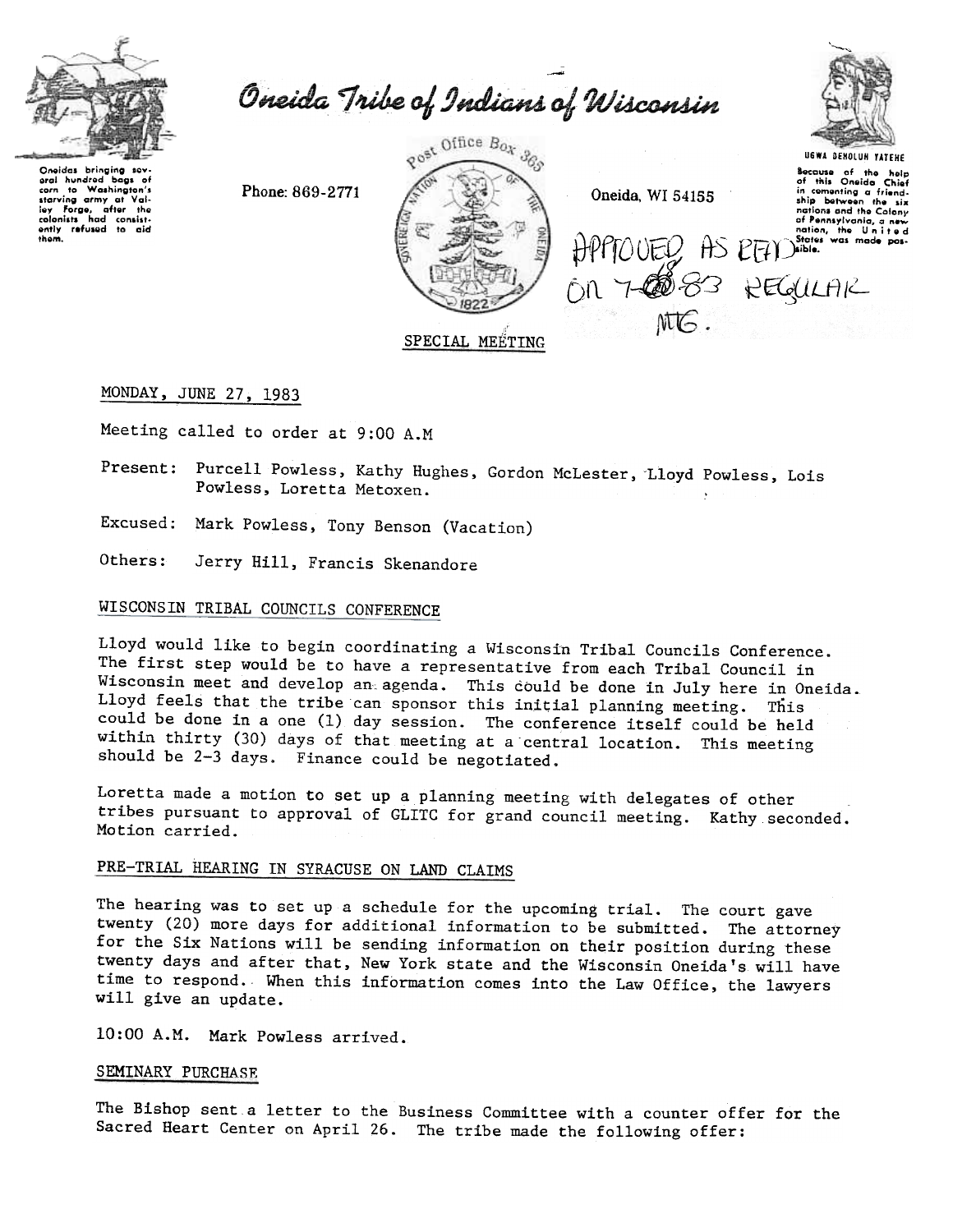Oneida Tribe of Indians of Wisconsin Special Meeting  $-$  June 27, 1983 Page 2

 $\tau$  risk.

-

--Total price of eight hundred thousand (\$800,000.00) dollars for the Sacred Heart Center improvements.

c, -

--Down payment of two hundred thousand dollars (\$200,000.00).

-~Balance of six hundred thousand dollars (\$600,000.00) to be paid in equal installments over five (5) years.

--Joint use of the facility during the five (5) years transition period

--Shared cost of maintenance during the five (5) year transition period

At the Board of Consultors meeting on June 7th. it was voted that they offer the improvements at Sacred Heart Center to the Oneida Tribe for \$1.170.000 cash; that is. they would want to sell the improvements outright without negotiating a land contract. They have limited use of the facility in the future, so items 4 and 5 of the April 26th proposal are unacceptable. In regard to their utilization of a portion of the facilities, they are sure we can negotiate satisfactorily lease provisions with Oneida at the time of sale.

They would appreciate having our reaction to this proposal as soon as possible. If Oneida agrees, they will still need to take two more steps, namely, to call a meeting of the Corporate Board of Sacred Heart Center and also send the proposal to Rome for approval. They are obliged, in discussing the possible sale with Rome, to bring before them both appraisals and the two offers that they made together with our counterproposal. From their experience, they would guess that Rome, having those facts, would be disinclined to give them permission to sell the improvements for the \$800.,000 that we propose and under the conditions we outlined in our letter of April 26th, 1983.

Mark made a motion to have the attorneys proceed with litigation and if in the outcome we do not win the case, the tribe would then be prepared to negotiate the present offered price. Gordon seconded.

Two (2) voted yes (Gordon, Mark), three (3) opposed (Kathy, Loretta, Lloyd) one (1) abstained, Lois. Motion failed.

Loretta made a motion to make a counter offer of \$900,000.00 to be made to the Diocese and that the cash amount be discussed and negotiated at the time of the sale and also that a position paper from Oneida be forwarded to thc Board of Consultors. Kathy seconded. Motion carried.

Three (3) voted yes (Kathy, Loretta, Lloyd), one (1) opposed (Mark), two (2) abstained (Gordon, Lois).

#### EDA PROJECT #06-51-26808

The Law office is attempting to eliminate the \$20-,036.00 debt to the federal government.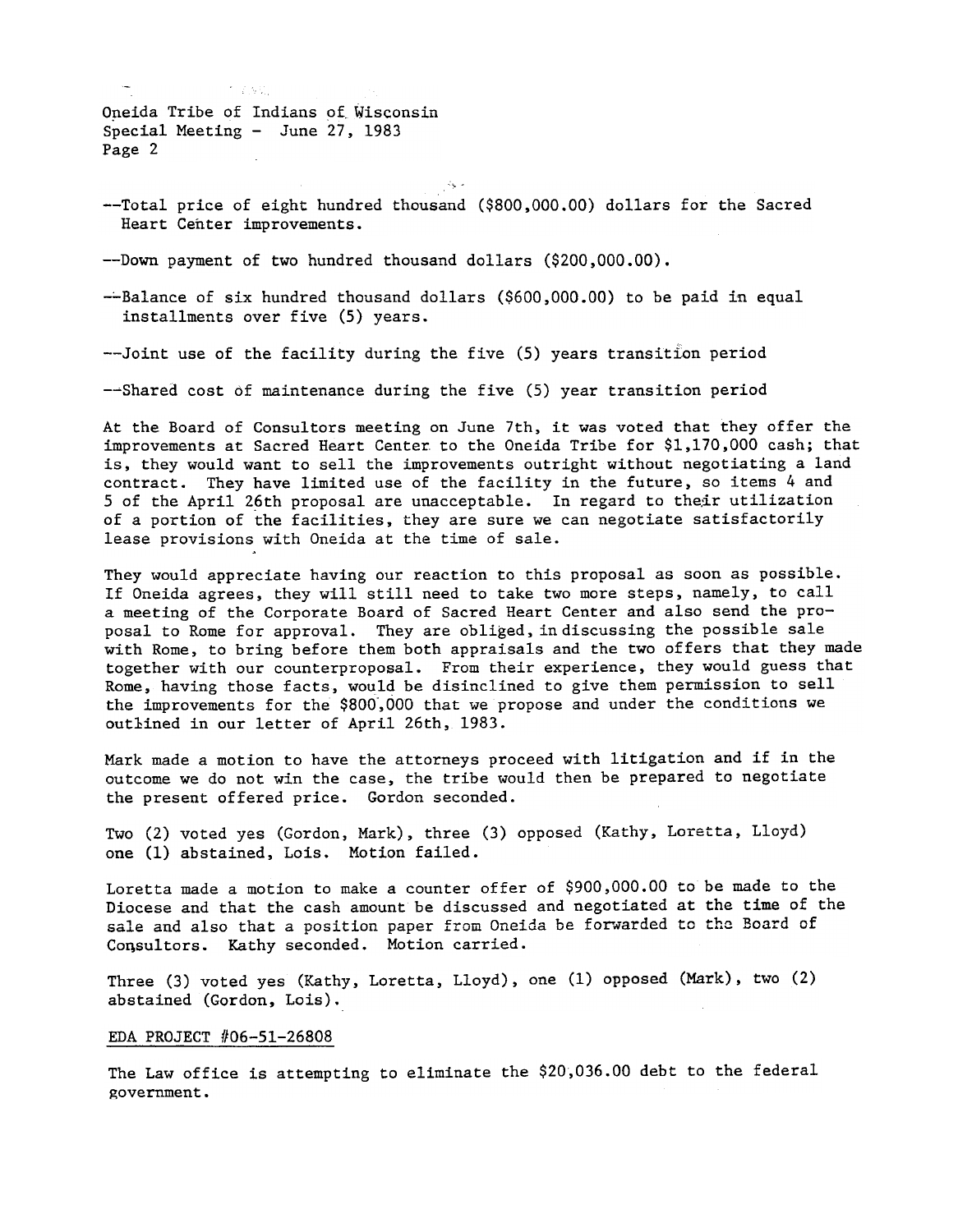Oneida Tribe of Indians of Wisconsin Special Meeting - June 27, 1983 Page 3

Francis Skenandore stated that the gist of their letter is paragraph two is of concern to us, that no Agency employeee would have the authority to recommend an action prohibited by law. This is a legal conclusion that will be researched out, for if we locate the approval letter, it would still mean that the debt is still owed, despite the Tribe acting on the approval of an EDA official.

Francis will have to review more files and confer with OTDC and review their files on the project, if they permit, along with discussing this in more detail with Ernie Stevens, who aded up the work for OTDC on this project. Fran feels OTDC plays a pivotal role in this matter and must cooperate.

The Agency is getting more insistent on the Tribe paying the debt and also threatening future grants through the Department of Commerce. The effect it may have on future grants is of great concern.

Gordon made a motion to pay the amount owed to EDA and to direct the Law Office to continue to investigate the matter and bring back a report the the Business Committee. Kathy seconded. Mark opposed. Motion carried.

## FUEL TANKS AT ONEIDA ONE STOP

Mark made a moiton to have Francis Skenandore negotiate the best possible solution with Coenen Oil concerning the fuel tanks. Lloyd seconded. Motion carried.

## VACANCY OF VICE-CHAIRMAN POSITION

Jerry Hill drafted a resolution for review for the Business Committee. This resolution could be used until a election and installation of a new vice-chairman is held. Kathy made a motion to adopt Resolution #6-27-83-A, which generally states, " that the Oneida Business Committee hereby delegates and appoints Gordon McLester to preside over formal meetings of the Oneida Business Committee under the rules and procedures applicable to the Chairman, Vice-Chairman, and members of the Business Committee until such time as a successor may be selected and certified by the Oneida General Tribal Council for the position of Vice-Chairman. This delegated authority shall end no later than 30 days after the caucus on July 9,1983.

Kathy made a motion to adopt the Resolution  $#6-27-83-A$ . Lois seconded. Gordon abstained. Motion carried.

## MODIFICATION OF THE BUDGET OF CHD TRIBAL COURT

This item was tabled on June 24, until Jerry Hill was present. The CHD Tribal Court Project #65353 is requesting a budget modification of \$2,000.00 in order to create a line item to purchase a typewriter. This would require a \$1,000.00 contribution from the General Fund. Mark made a motion to approve the modification and that the monies come from the head attorney's line item. Gordon seconded. Motion carried.